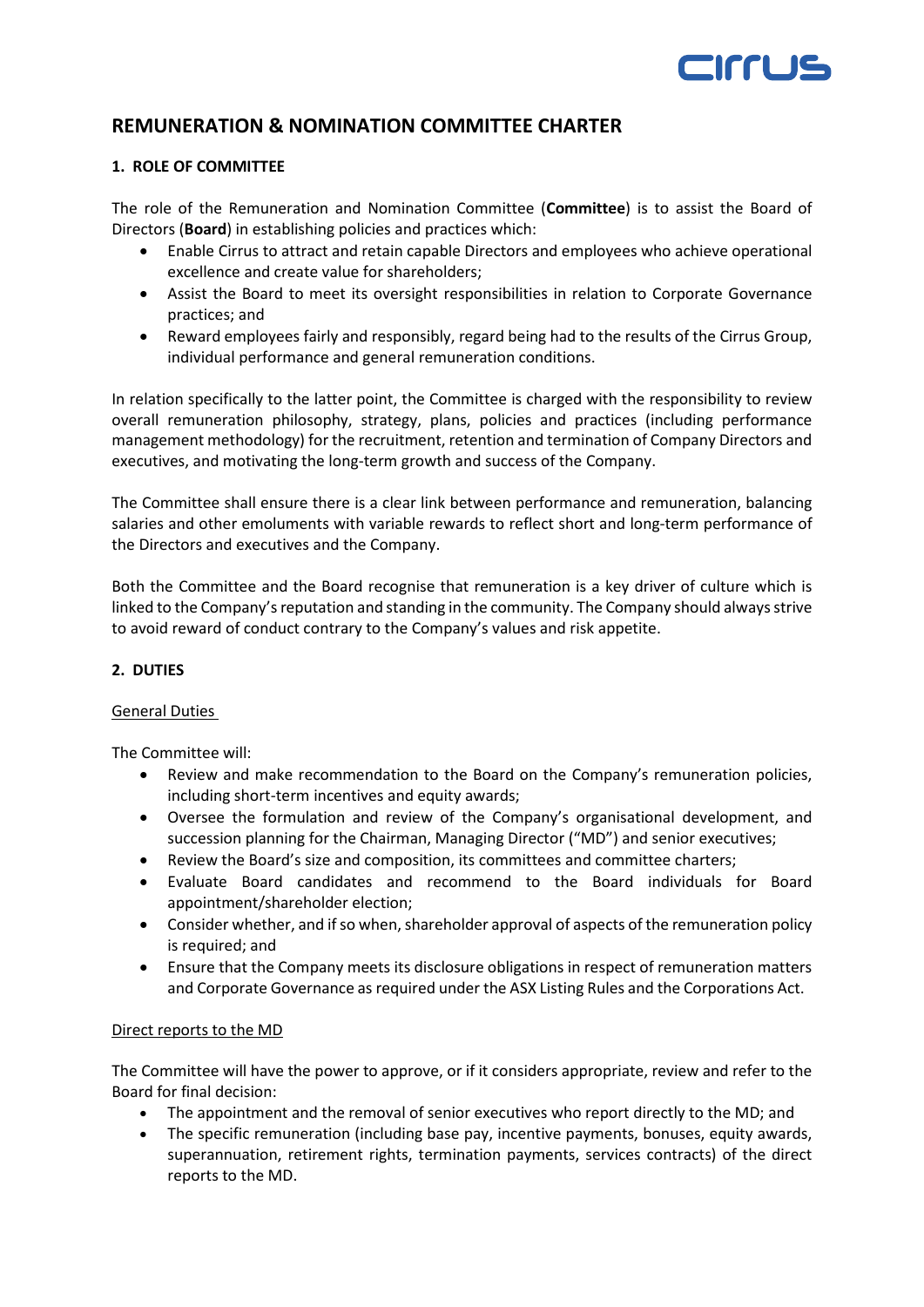

#### Executive Directors/MD

The Committee will review and make recommendations to the Board on:

- The specific remuneration (including base pay, incentive payments, bonuses, equity awards, superannuation, retirement rights, termination payments, services contracts) of the MD and any other Executive Directors;
- The criteria for, and the evaluation of, the performance of the MD and any other Executive Director; and
- Succession plans for the MD and any other Executive Director.

# Employee Equity-Based Plans

The Committee will:

- Monitor and make recommendations to the Board in respect of the design and implementation of all equity-based plans, including performance hurdles and incentive pool amounts vesting terms and company contributions (if any);
- Review these plans at least annually; and
- In relation to each equity-based plan, consider from time to time whether awards should be made under it and the amount thereof.

#### Remuneration of Non-Executive Directors

The Committee will:

- Review annually the compensation of the Chairman and non-executive Directors and for that purpose obtain external advice either directly or through management on market practice for the remuneration of Directors;
- Consider whether there are circumstances in which compensation or additional remuneration may be appropriate in the case of any particular non-executive Director;
- Ensure that the total remuneration paid to non-executive Directors each year inclusive of superannuation contributions does not exceed the fee ceiling limit approved by shareholders in general meeting (\$400,000 as at May 2021 (per resolution passed at 2019 AGM); and
- Ensure that the remuneration of non-executive Directors and disclosure relating to that remuneration complies with the requirements of the ASX Listing Rules and the Corporations Act.

#### Board Nominations

The Committee will:

- Assess the necessary and desirable competencies of Board members;
- On an annual basis, review the current Board composition to ensure it consist of members with appropriate qualifications and a broad range of experience that support the Company's wider objectives and strategies;
- Ensure that potential Board members have the ability to commit the appropriate amount of time to the Company;
- Monitor and review the workload of individual Board members, and provide recommendations to the Board for any exertion allowance to be paid to Board members;
- Ensure that there is a Succession Plan to maintain an appropriate balance of skills, experience and expertise on the Board;
- Evaluate the Board's performance; and
- Make recommendations for the appointment and removal of Directors.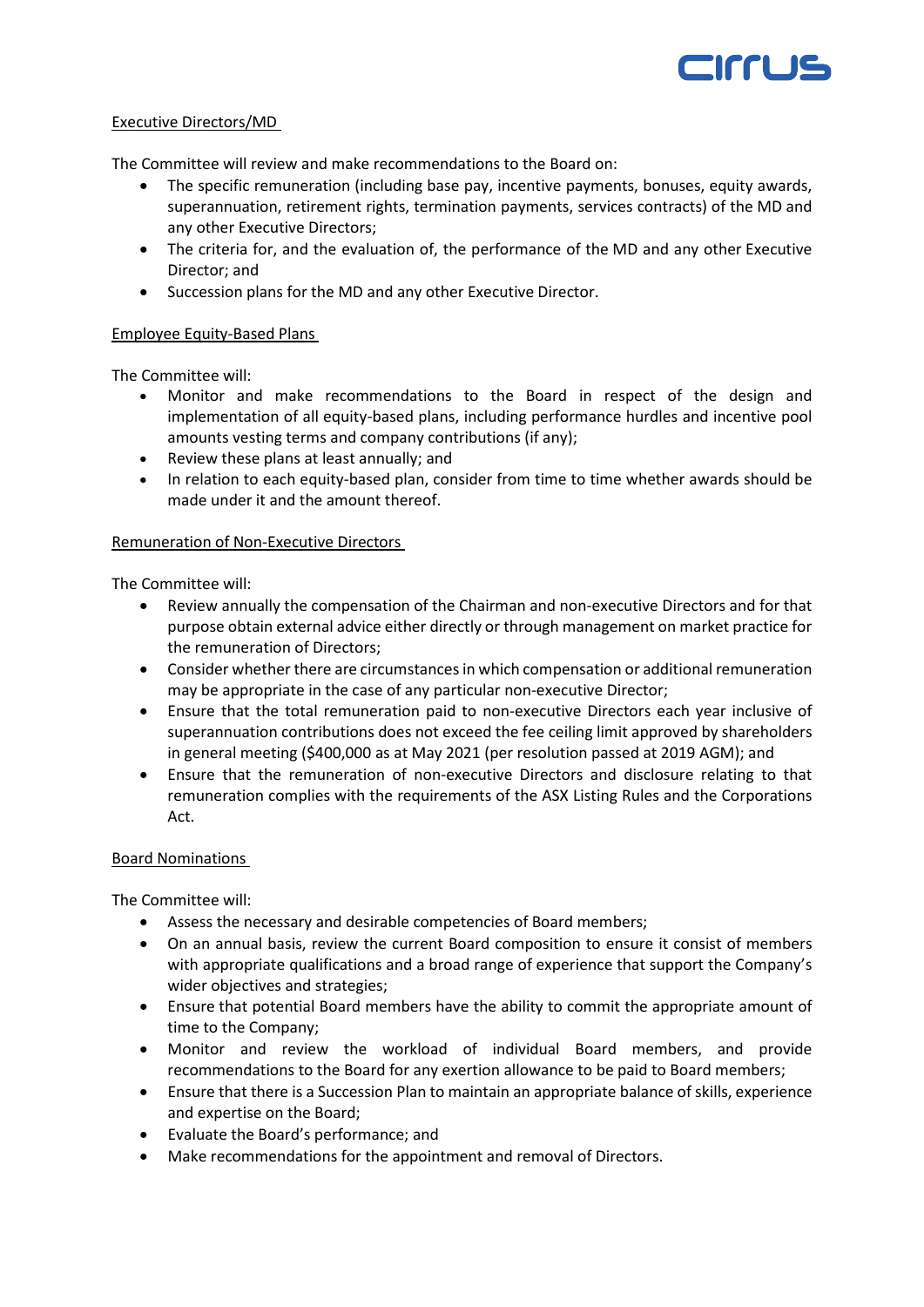

#### Corporate Governance

The Committee will review and make recommendations to the Board on:

- The completeness and accuracy the reporting of the Company's corporate governance practices as required under the Australian Stock Exchange Listing Rules; and
- On an annual basis, review the corporate governance policies and practices adopted by the Board.

### Other Duties

The Committee will:

- At least annually review this Charter and will then consider whether any changes are appropriate;
- Participate in an annual review of its performance and effectiveness;
- Review the Company's annual Remuneration Report to ensure it complies with the ASX Principles of Good Corporate Governance and Best Practice Recommendations;
- Review all reporting by the Company of its remuneration policies and practices including valuations applied to equity plans; and
- Undertake any other duties and activities that the Board may consider appropriate.

# **3. BOARD COMPOSITION**

#### Board Composition

In assessing the composition of the Board, the Committee will have regard to the following policies:

- The Chairman should be non-executive, independent and an Australian citizen or permanent resident;
- The MD should be a full-time employee of the Company;
- More than half of the Board should comprise Directors who are both non-executive and independent;
- The Board should represent a broad range of qualifications, experience and expertise considered of benefit to the Company; and
- The Board should ideally comprise at least four non-executive Directors and the MD. This number may be increased where it is felt that additional expertise is required in specific areas, where an outstanding candidate is identified or to ensure a smooth transition between outgoing and incoming non-executive Directors.

#### Diversity in the Board

In considering overall Board balance, the Committee will give due consideration to the value of a diversity of backgrounds and experiences among the members, having regard to the Company's Diversity Policy.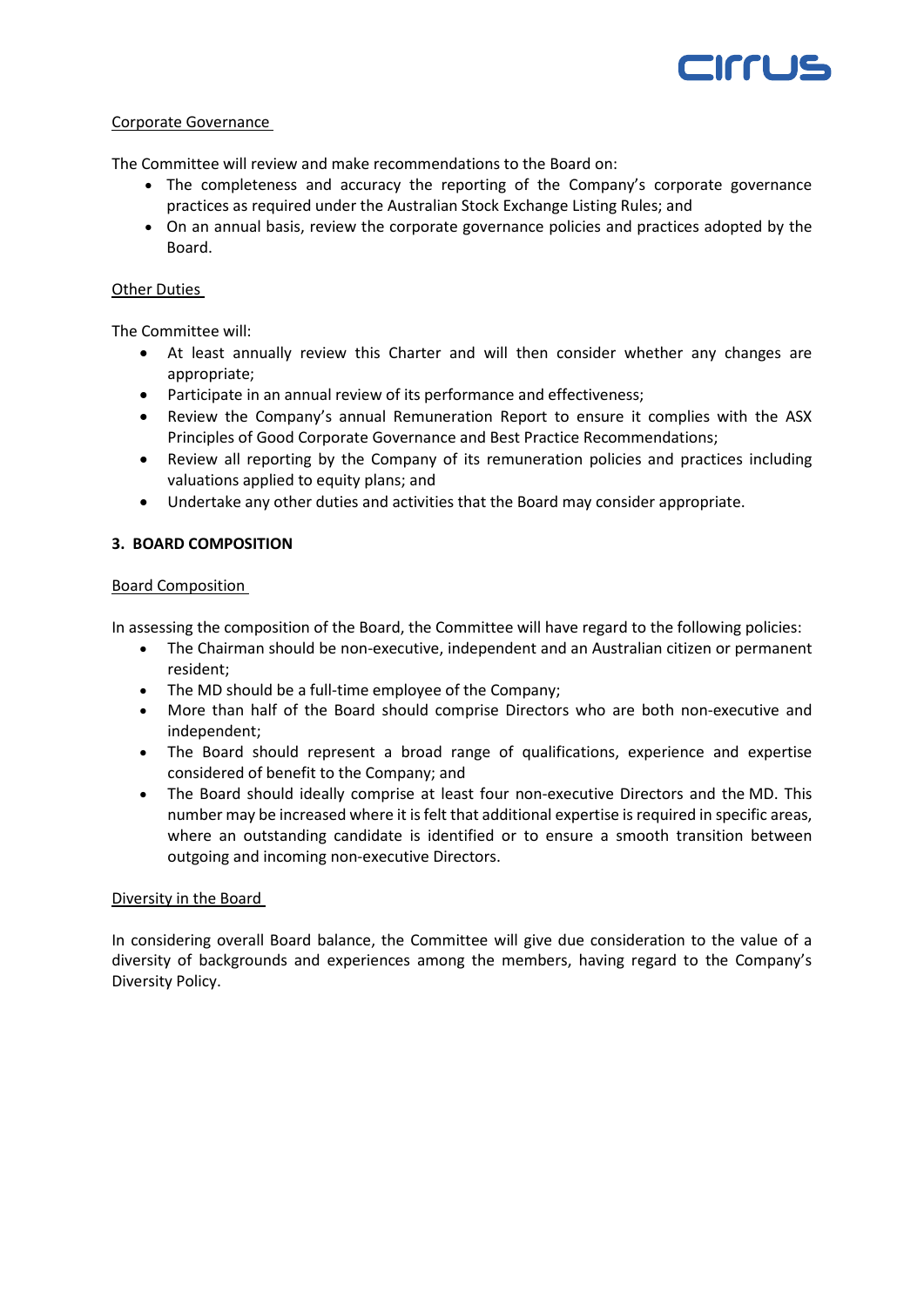# errus

#### **4. CRITERIA FOR ELEVATING BOARD CANDIDATES**

#### Criteria for Evaluation of Candidates

In its evaluation of candidates for the Board, the Committee will have regard to normally accepted nomination criteria including:

- The ability to exercise sound business judgement;
- A position of leadership or prominence in a specified field;
- Absence of conflicts of interest or other legal impediments to serving on the Board;
- Willingness to devote the required time;
- Availability to attend Board and Committee meetings;
- Appropriate experience and/or professional qualifications;
- Integrity or moral reputation; and
- The satisfactory completion of appropriate background checks.

#### **5. MEMBERSHIP**

The Committee must consist of at least 3 Non-Executive Directors (with a majority of independent Directors) one of whom will chair the Committee.

The Committee may invite the MD, CFO or any Executive or any other individual to attend a meeting as they consider appropriate.

#### **6. MEETINGS**

#### Meeting frequency

The Committee will meet as frequently as required but not less than twice each year. Any member of the Committee or the Secretary to the Committee may call a meeting of the Committee.

#### Quorum

All members of the Committee must attend to form a quorum.

#### Committee Agenda and Papers

Committee agendas should be settled by the Chairman in conjunction with the Company Secretary, and Committee papers should be provided to Committee members sufficiently far in advance of scheduled meetings to permit adequate preparation.

#### Professional Advice

The Committee may have access where necessary to professional advice from external advisers and may meet with external advisers without management being present.